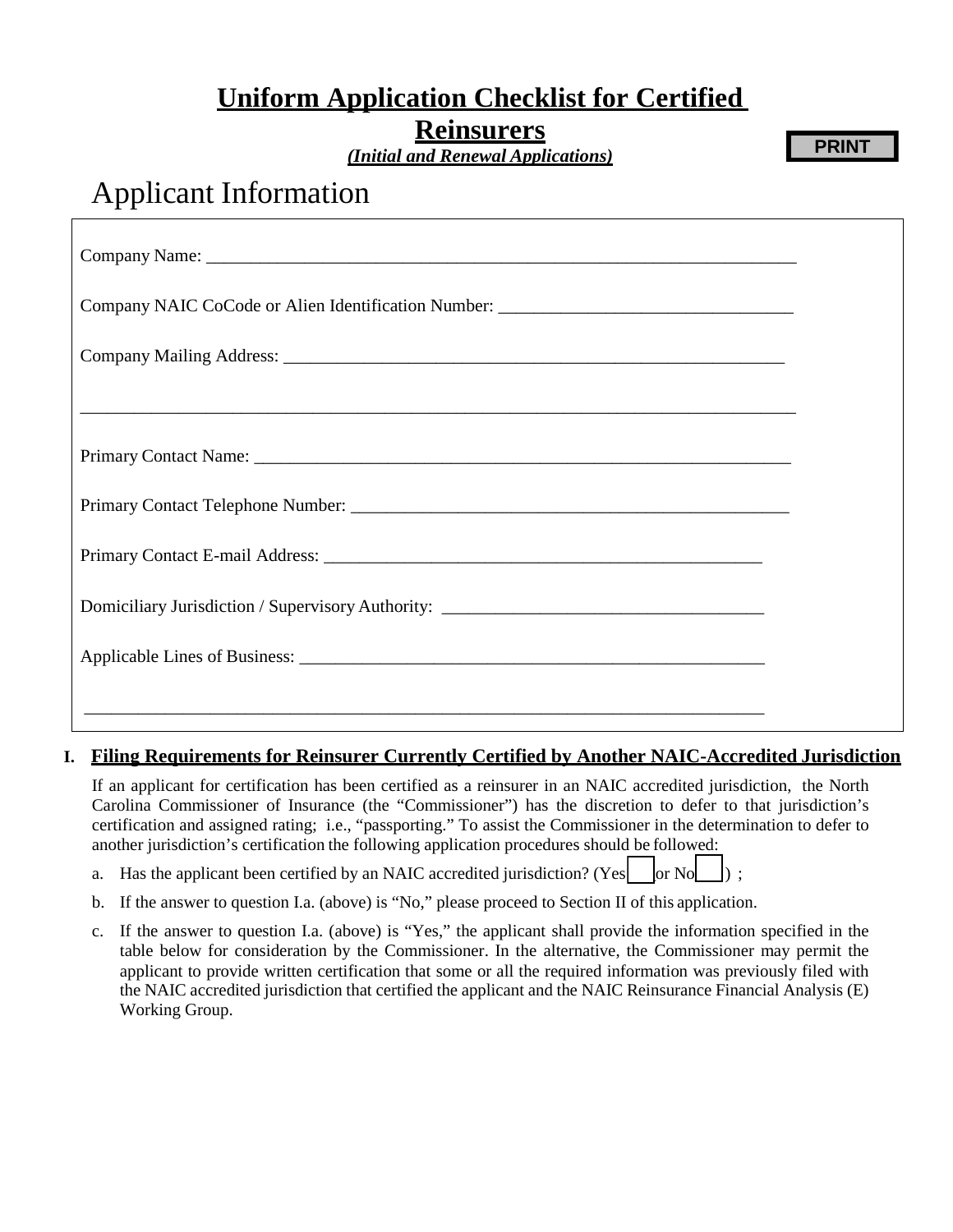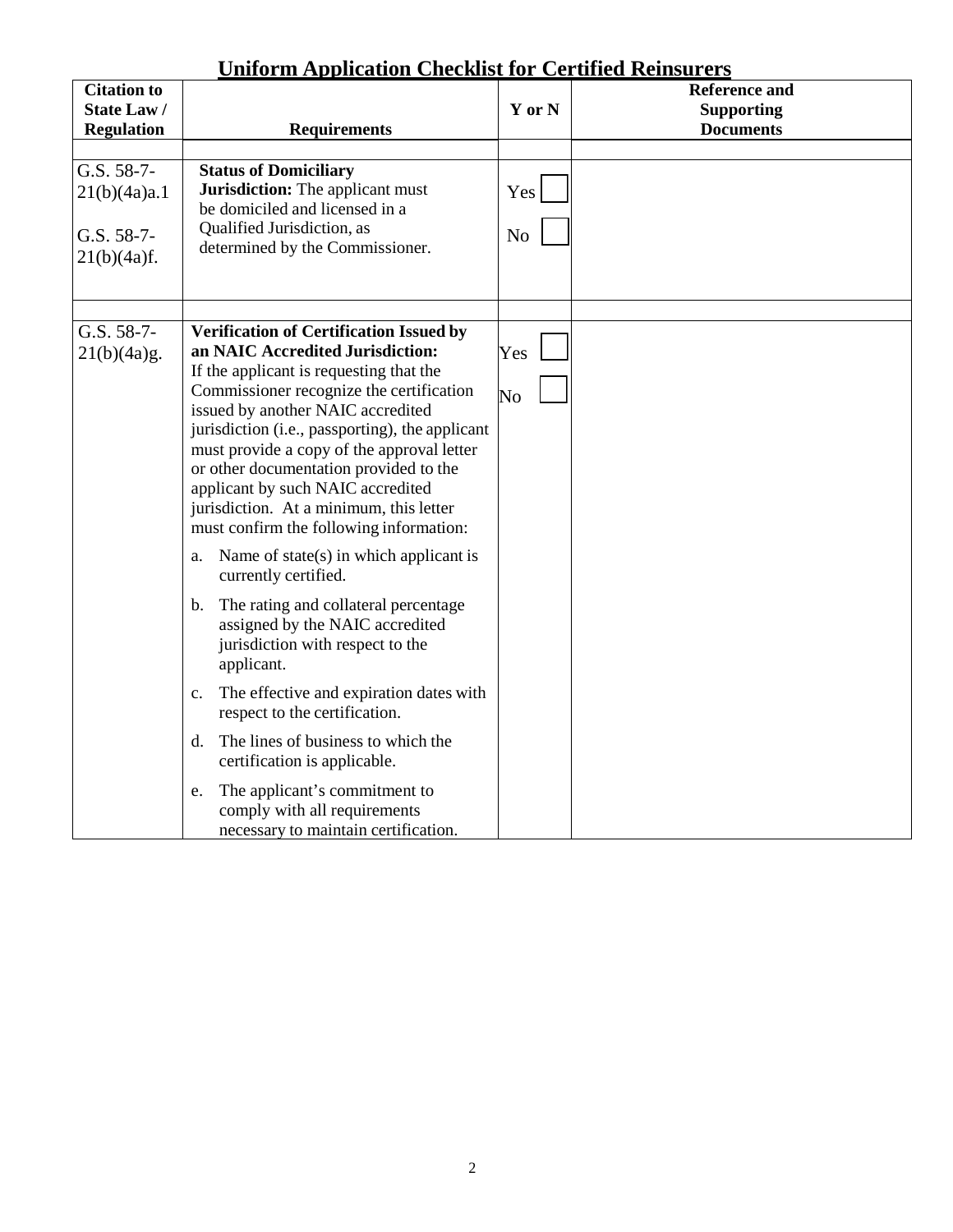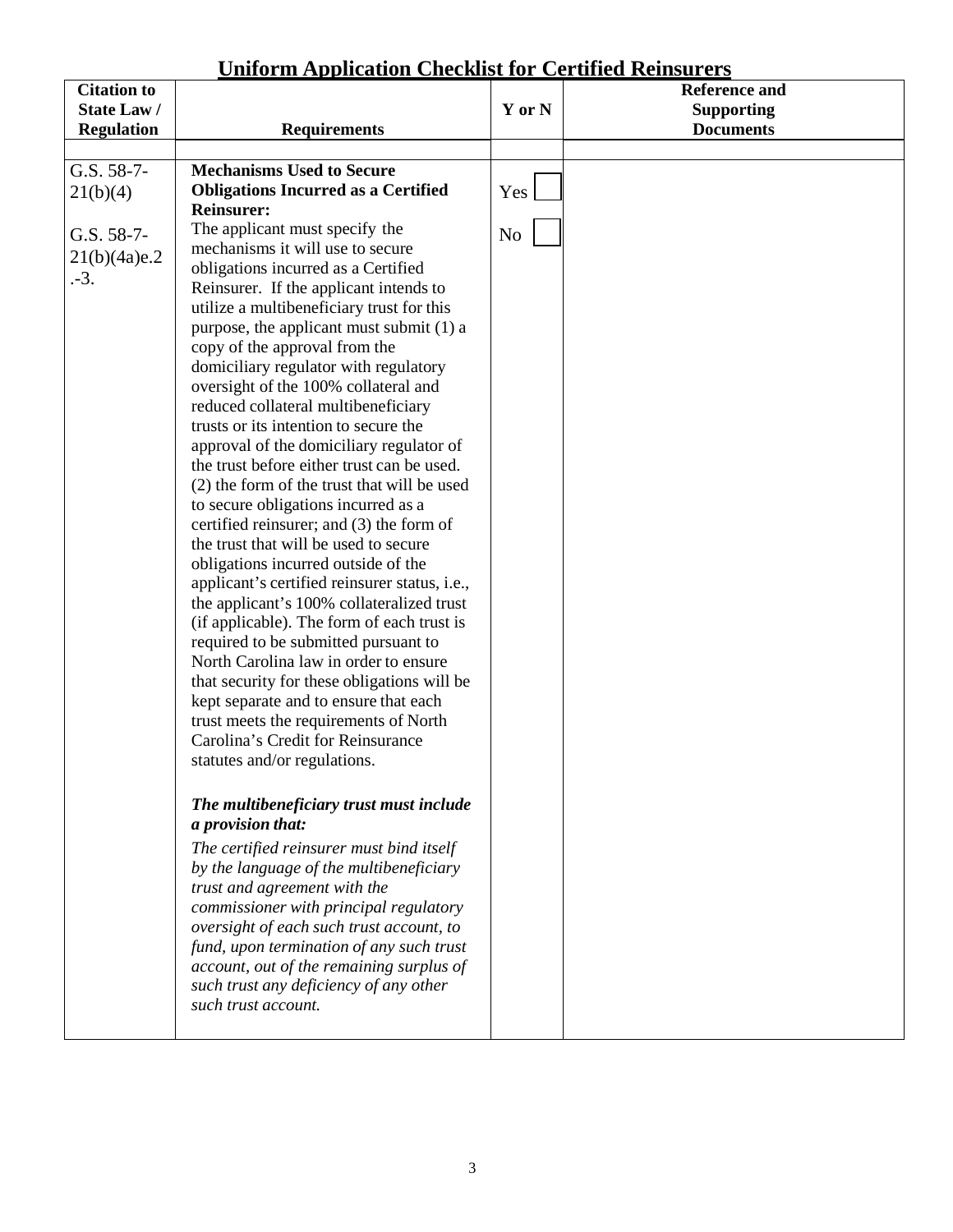

 $\begin{array}{c} \square \\ \square \end{array}$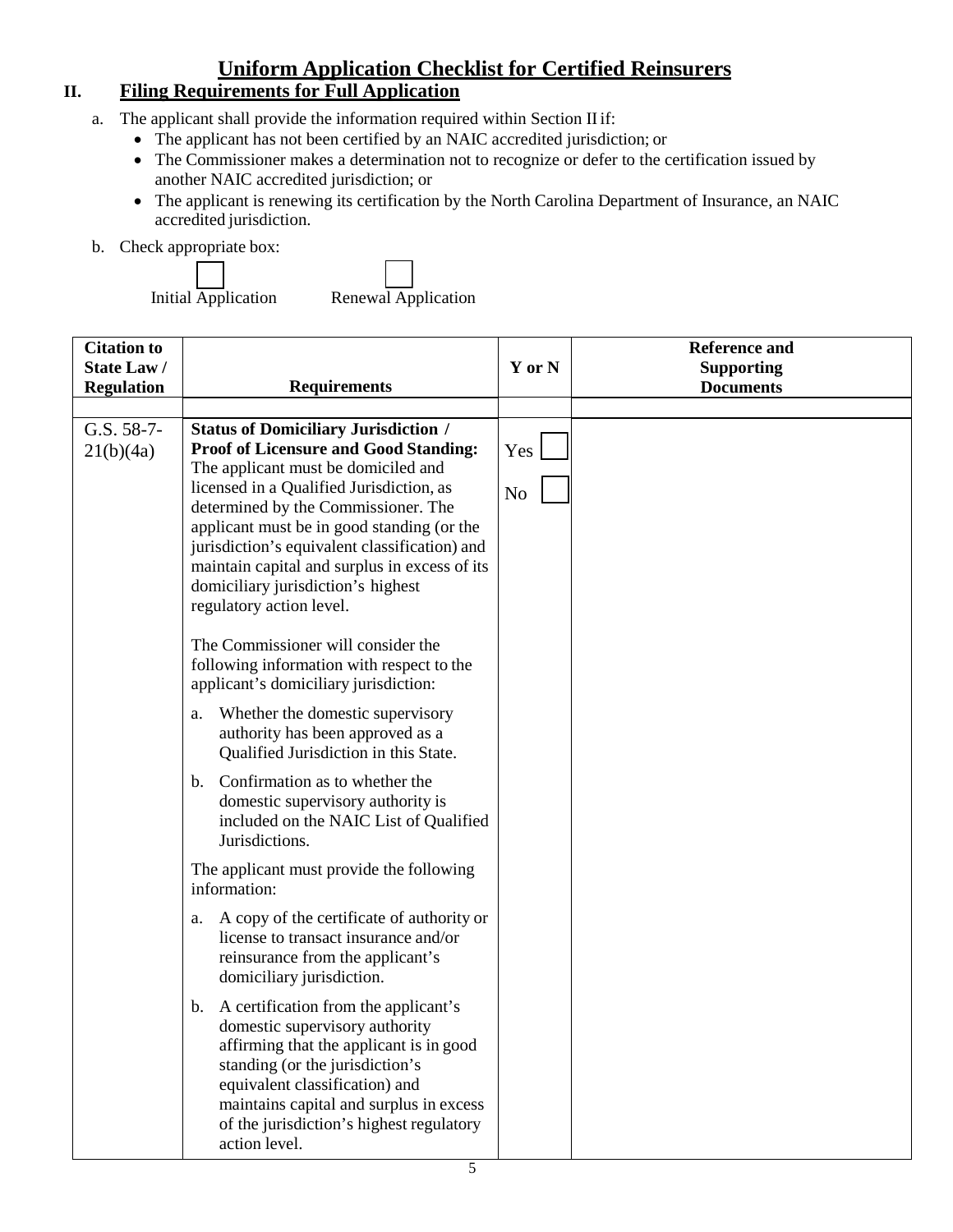| <b>Citation to</b><br>State Law/ |                                                                                        | Y or N         | <b>Reference and</b><br><b>Supporting</b> |
|----------------------------------|----------------------------------------------------------------------------------------|----------------|-------------------------------------------|
| <b>Regulation</b>                | <b>Requirements</b>                                                                    |                | <b>Documents</b>                          |
|                                  |                                                                                        |                |                                           |
| G.S. 58-7-                       | <b>Mechanisms Used to Secure Obligations</b>                                           |                |                                           |
| 21(b)(4)                         | <b>Incurred as a Certified Reinsurer:</b>                                              | Yes            |                                           |
|                                  | The applicant must specify the                                                         |                |                                           |
| G.S. 58-7-                       | mechanisms it will use to secure                                                       | N <sub>o</sub> |                                           |
| 21(b)(4a)e.2.                    | obligations incurred as a Certified                                                    |                |                                           |
| 3.                               | Reinsurer. If the applicant intends to                                                 |                |                                           |
|                                  | utilize a multibeneficiary trust for this                                              |                |                                           |
|                                  | purpose, the applicant must submit (1) a                                               |                |                                           |
|                                  | copy of the approval from the domiciliary                                              |                |                                           |
|                                  | regulator with regulatory oversight of the<br>100% collateral and reduced collateral   |                |                                           |
|                                  | multibeneficiary trusts or its intention to                                            |                |                                           |
|                                  | secure the approval of the domiciliary                                                 |                |                                           |
|                                  | regulator of the trust before either trust can                                         |                |                                           |
|                                  | be used; $(2)$ the form of the trust that will                                         |                |                                           |
|                                  | be used to secure obligations incurred as a                                            |                |                                           |
|                                  | certified reinsurer; and (3) the form of the                                           |                |                                           |
|                                  | trust that will be used to secure obligations                                          |                |                                           |
|                                  | incurred outside of the applicant's certified                                          |                |                                           |
|                                  | reinsurer status, i.e., the applicant's 100%                                           |                |                                           |
|                                  | collateralized trust (if applicable). The                                              |                |                                           |
|                                  | form of each trust is required to be                                                   |                |                                           |
|                                  | submitted pursuant to South Carolina law                                               |                |                                           |
|                                  | in order to ensure that security for these<br>obligations will be kept separate and to |                |                                           |
|                                  | ensure that each trust meets the                                                       |                |                                           |
|                                  | requirements of South Carolina's Credit                                                |                |                                           |
|                                  | for Reinsurance statutes and regulations.                                              |                |                                           |
|                                  |                                                                                        |                |                                           |
|                                  | The multibeneficiary trust must include a                                              |                |                                           |
|                                  | <i>provision that:</i>                                                                 |                |                                           |
|                                  | The certified reinsurer must bind itself by                                            |                |                                           |
|                                  | the language of the multibeneficiary trust                                             |                |                                           |
|                                  | and agreement with the director with                                                   |                |                                           |
|                                  | principal regulatory oversight of each                                                 |                |                                           |
|                                  | such trust account, to fund, upon                                                      |                |                                           |
|                                  | termination of any such trust account, out                                             |                |                                           |
|                                  | of the remaining surplus of such trust any                                             |                |                                           |
|                                  | deficiency of any other such trust account.                                            |                |                                           |
| G.S. 58-7-                       | <b>Financial Strength Ratings (Stand-Alone</b>                                         |                |                                           |
| 21(b)(4a)a.3.                    | or Group):                                                                             | Yes            |                                           |
|                                  | The applicant must maintain interactive                                                |                |                                           |
| G.S. 58-7-                       | financial strength ratings from two or more                                            | N <sub>o</sub> |                                           |
| 21(b)(4a)d.1.                    | acceptable rating agencies. Initial or                                                 |                |                                           |
|                                  | Affirmed financial strength rating dates                                               |                |                                           |
|                                  | must be within 15 months of the                                                        |                |                                           |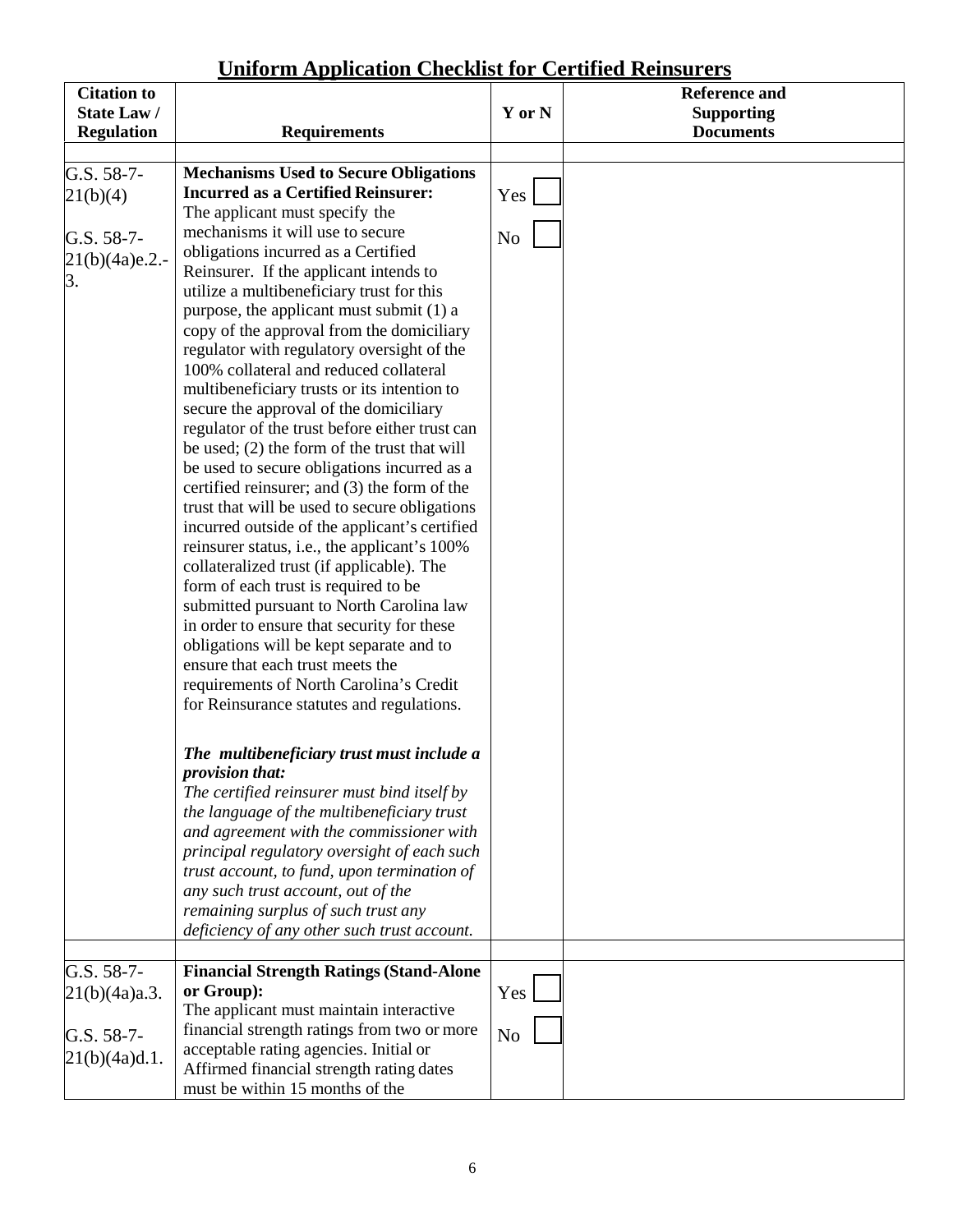| application date/renewal filing date.<br>The applicant must provide the<br>following:                                                                                                                                                                                                                                                                                                                                                              |  |
|----------------------------------------------------------------------------------------------------------------------------------------------------------------------------------------------------------------------------------------------------------------------------------------------------------------------------------------------------------------------------------------------------------------------------------------------------|--|
| Confirm all interactive financial<br>a.<br>strength ratings currently<br>maintained by the applicant.                                                                                                                                                                                                                                                                                                                                              |  |
| Specify the type of financial<br>$\mathbf{b}$ .<br>strength rating (i. e., stand-alone<br>or group).                                                                                                                                                                                                                                                                                                                                               |  |
| If the financial strength rating is not<br>$c_{\cdot}$<br>on a stand-alone basis, provide the<br>rationale for the group rating <sup>1</sup> .                                                                                                                                                                                                                                                                                                     |  |
| d. Copies of full rating agency reports<br>with respect to all financial strength<br>ratings currently maintained by the<br>applicant. If a full report is not<br>available, the applicant must provide<br>a letter from the applicable rating<br>agency affirming its current<br>financial strength rating. Initial or<br>Affirmed financial strength rating<br>dates must be within 15 months of<br>the application date/renewal filing<br>date. |  |
| An explanation of any changes in<br>e.<br>the financial strength rating during<br>the last three years.                                                                                                                                                                                                                                                                                                                                            |  |
| <b>NOTE:</b> Acceptable rating agencies<br>include A.M. Best, Fitch Ratings,<br>Moody's Investor Service, Standard &<br>Poor's, Kroll Bond Rating Agency, or<br>any other nationally recognized<br>statistical rating organization.                                                                                                                                                                                                                |  |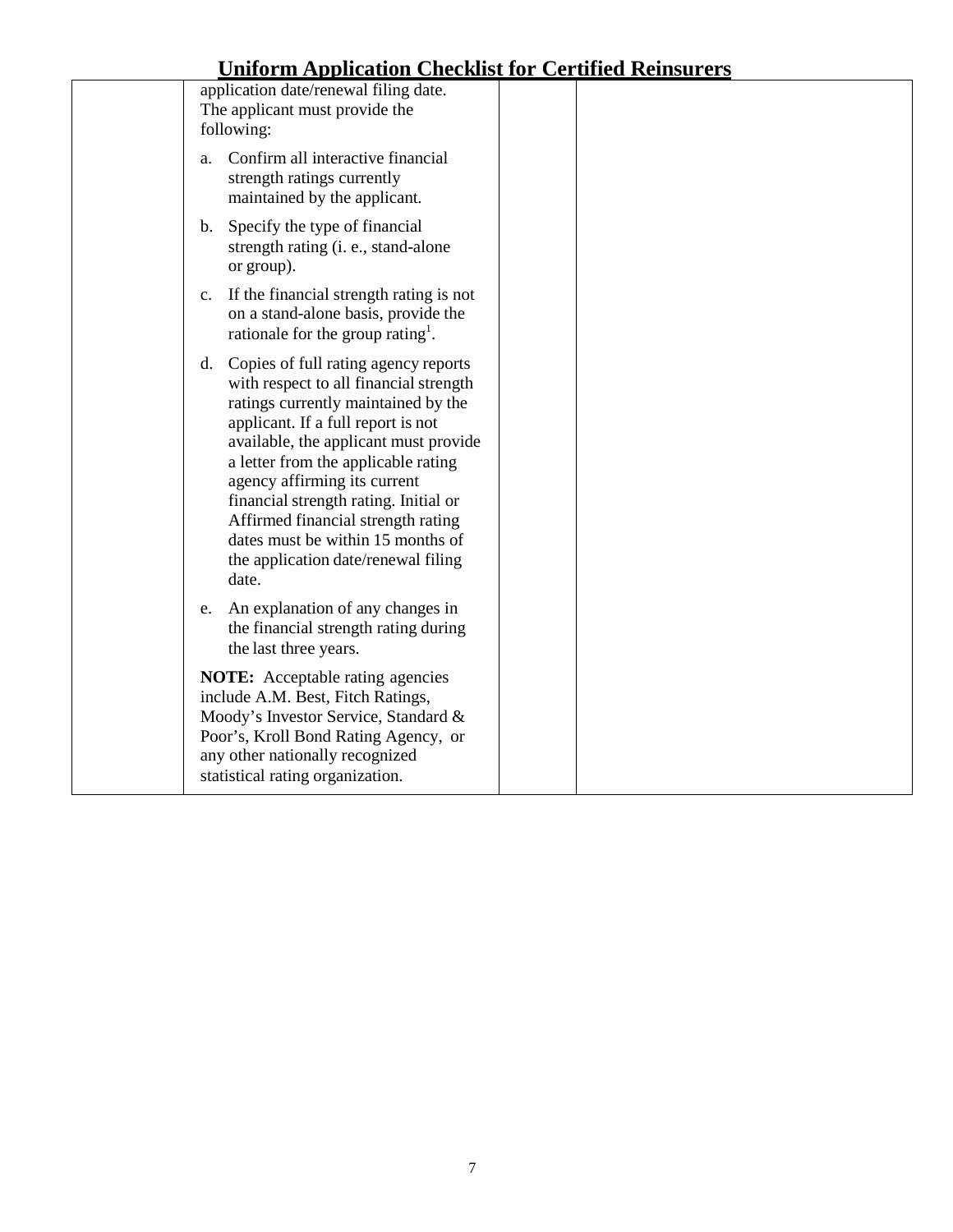| <b>Citation to</b><br><b>State Law/</b><br><b>Regulation</b> | <b>Requirements</b>                                                                                                                                                                                                                                                                                                                                                                                                                                                                                                                                                                                                                                                                                                                                                                                                                                                                                                                                                                                                                                                                                                                                                                                                                                                                                                                                                                                                                                                                                                                                                                                                                             | Y or N | <b>Reference and</b><br><b>Supporting</b><br><b>Documents</b> |
|--------------------------------------------------------------|-------------------------------------------------------------------------------------------------------------------------------------------------------------------------------------------------------------------------------------------------------------------------------------------------------------------------------------------------------------------------------------------------------------------------------------------------------------------------------------------------------------------------------------------------------------------------------------------------------------------------------------------------------------------------------------------------------------------------------------------------------------------------------------------------------------------------------------------------------------------------------------------------------------------------------------------------------------------------------------------------------------------------------------------------------------------------------------------------------------------------------------------------------------------------------------------------------------------------------------------------------------------------------------------------------------------------------------------------------------------------------------------------------------------------------------------------------------------------------------------------------------------------------------------------------------------------------------------------------------------------------------------------|--------|---------------------------------------------------------------|
| G.S. 58-7-<br>21(b)(4a)d.2.<br>G.S. 58-7-<br>21(b)(4a)d.5.   | <b>Disputed and/or Overdue Reinsurance</b><br><b>Claims / Business Practices:</b><br>The Director may consider the applicant's<br>business practices in dealing with its<br>ceding insurers, including compliance with<br>contractual terms and obligations. The<br>applicant must provide the following if 1)<br>applicant's reinsurance obligations to U.S.<br>cedents that are in dispute and/or more<br>than 90 days past due exceed 5% of its<br>total reinsurance obligations to U.S.<br>cedents as of the end of its prior financial<br>reporting year; or 2) the applicant's<br>reinsurance obligations to any of the top<br>10 U.S. cedents (based on the amount of<br>outstanding reinsurance obligations as of<br>the end of its prior financial reporting year)<br>that are in dispute and/or more than 90<br>days past due exceed 10% of its<br>reinsurance obligations to that U.S. cedent,<br>Then, in either case, the applicant will<br>provide:<br>Notice of that fact to the Director and a<br>a.<br>detailed explanation regarding the<br>reason(s) for the amount of disputed or<br>overdue claims exceeding the levels<br>noted above; and<br>b. A description of the applicant's<br>business practices in dealing with U.S.<br>ceding insurers and a statement that the<br>applicant commits to comply with all<br>contractual requirements applicable to<br>reinsurance contracts with U.S. ceding<br>insurers.<br>Upon receipt of such notice and<br>explanation, the Director may request<br>additional information concerning the<br>applicant's claims practices with regard<br>to any or all U.S. ceding insurers. |        |                                                               |
|                                                              |                                                                                                                                                                                                                                                                                                                                                                                                                                                                                                                                                                                                                                                                                                                                                                                                                                                                                                                                                                                                                                                                                                                                                                                                                                                                                                                                                                                                                                                                                                                                                                                                                                                 |        |                                                               |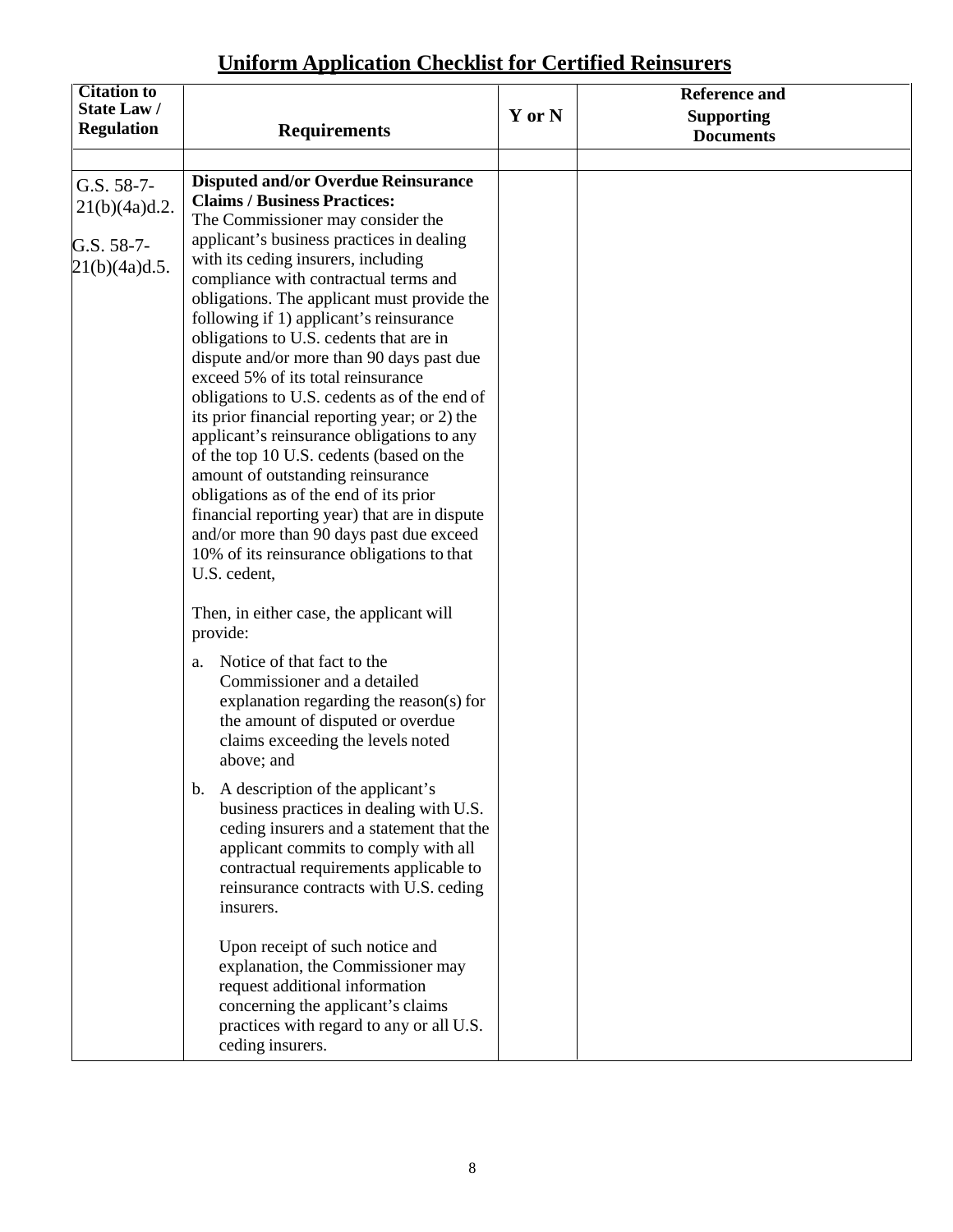| <b>Citation to</b><br><b>State Law/</b><br><b>Regulation</b> | <b>Requirements</b>                                                                                                                                                                                                                                                                                                                                                                                                                                                                                                             | Y or N                | <b>Reference and</b><br><b>Supporting</b><br><b>Documents</b> |
|--------------------------------------------------------------|---------------------------------------------------------------------------------------------------------------------------------------------------------------------------------------------------------------------------------------------------------------------------------------------------------------------------------------------------------------------------------------------------------------------------------------------------------------------------------------------------------------------------------|-----------------------|---------------------------------------------------------------|
| G.S. 58-7-<br>21(b)(4a)d.3.<br>4.                            | <b>Schedules for Reinsurance Assumed and</b><br><b>Reinsurance Ceded:</b><br>The applicant must provide the following:<br>For applicants domiciled in the U.S.,<br>a.<br>provide the most recent NAIC Annual<br><b>Statement Blank Schedule F</b><br>(property/casualty) and/or Schedule S<br>(life and health).<br>For applicants domiciled outside the<br>b.<br>U.S. provide Form CR-F<br>(property/casualty) and/or Form CR-S<br>(life and health), completed in<br>accordance with the instructions<br>adopted by the NAIC. | Yes<br>N <sub>o</sub> |                                                               |
| G.S. 58-7-<br>21(b)(4a)d.6.                                  | <b>Regulatory Actions:</b><br>The applicant must provide a description of<br>any regulatory actions taken against the<br>applicant for the past three years.<br>Include all regulatory actions, fines<br>a.<br>and penalties, regardless of the<br>amount.<br>b. Provide a description of any changes<br>with respect to the provisions of the<br>applicant's domiciliary license.                                                                                                                                              | Yes<br>N <sub>o</sub> |                                                               |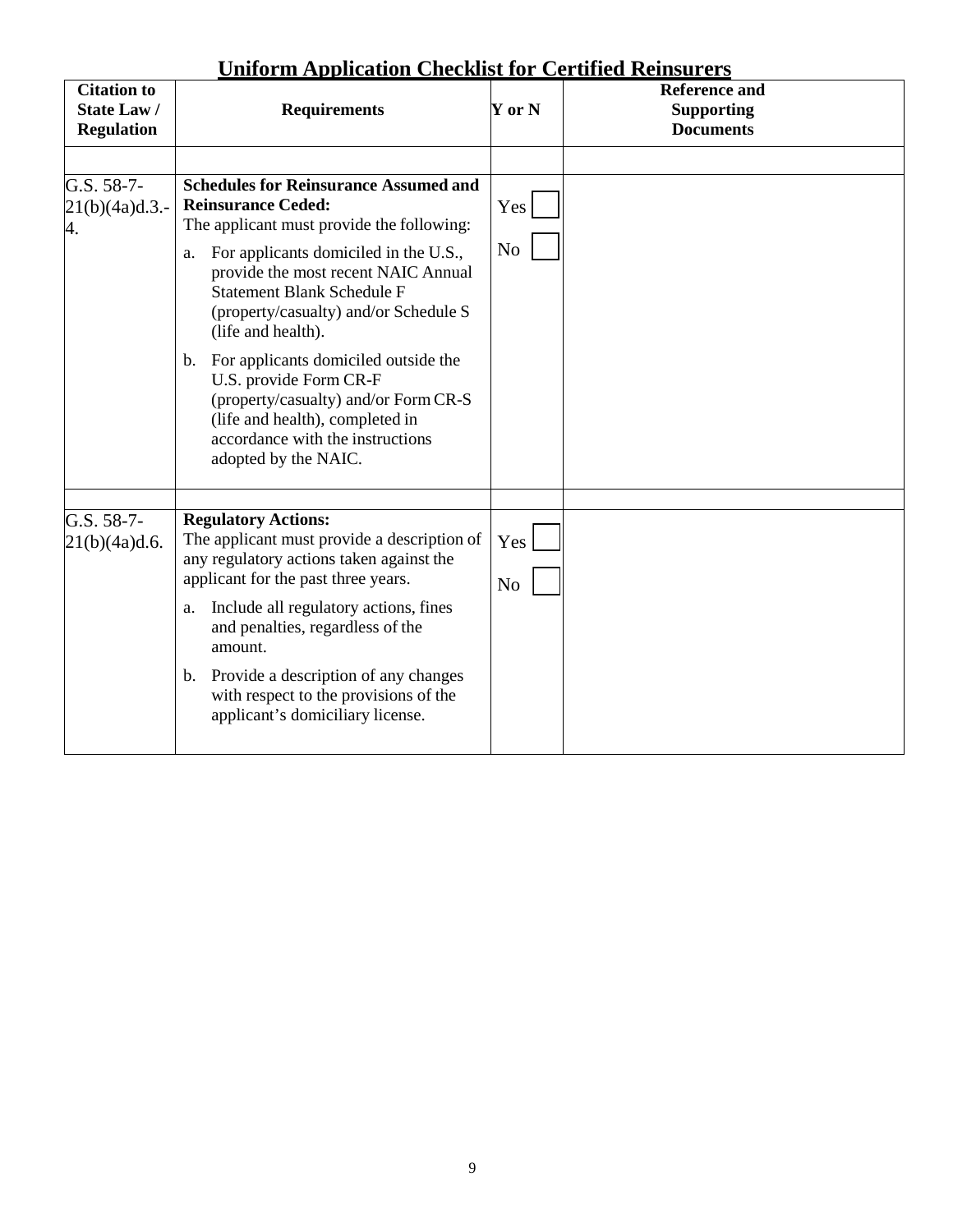| <b>Citation to</b><br>State Law/<br><b>Regulation</b>         | <u>лиотиг террисааты сиссмият от сегище теняли сгя</u><br><b>Requirements</b>                                                                                                                                                                                                                                                                                                                                                                                                                                                                                                                                                                                                                                                                                                                                                                                                                                                                                                                                                                                                                                                                                                                                                                                                                         | Y or N | <b>Reference and</b><br><b>Supporting</b><br><b>Documents</b> |
|---------------------------------------------------------------|-------------------------------------------------------------------------------------------------------------------------------------------------------------------------------------------------------------------------------------------------------------------------------------------------------------------------------------------------------------------------------------------------------------------------------------------------------------------------------------------------------------------------------------------------------------------------------------------------------------------------------------------------------------------------------------------------------------------------------------------------------------------------------------------------------------------------------------------------------------------------------------------------------------------------------------------------------------------------------------------------------------------------------------------------------------------------------------------------------------------------------------------------------------------------------------------------------------------------------------------------------------------------------------------------------|--------|---------------------------------------------------------------|
|                                                               |                                                                                                                                                                                                                                                                                                                                                                                                                                                                                                                                                                                                                                                                                                                                                                                                                                                                                                                                                                                                                                                                                                                                                                                                                                                                                                       |        |                                                               |
| G.S. 58-7-<br>21(b)(4a)d.7.<br>8.                             | <b>Financial/Regulatory Filings:</b><br>The applicant must provide the following:<br>A copy of the most recent report of the<br>a.                                                                                                                                                                                                                                                                                                                                                                                                                                                                                                                                                                                                                                                                                                                                                                                                                                                                                                                                                                                                                                                                                                                                                                    | Yes    |                                                               |
| G.S. 58-7-<br>21(b)(4a)a.2.<br>G.S. 58-7-<br>$21(b)(4a)$ a.5. | independent auditor.<br>Copies of the audited financial<br>$\mathbf{b}$ .<br>statements for the last three years.<br>Financial statements must demonstrate<br>that the applicant has minimum capital<br>and surplus, or the equivalent, of at<br>least $$250,000,000$ . If the applicant is<br>an association including incorporated<br>and individual unincorporated<br>underwriters, statements must<br>demonstrate that the applicant has<br>capital and surplus equivalents (net of<br>liabilities) of at least \$250,000,000,<br>and a central fund containing a balance<br>of at least \$250,000,000. Please note<br>the following requirements with<br>respect to these financial statements:<br>Audited U.S. GAAP basis<br>statements must be submitted if<br>available.<br>Audited IFRS basis statements are<br>$\bullet$<br>acceptable but must include an<br>audited footnote reconciling equity<br>and net income to a U.S. GAAP<br>basis.<br>With the permission of the<br>Commissioner, an applicant may<br>be allowed to submit audited IFRS<br>basis statements with<br>reconciliation to U.S. GAAP<br>certified by an officer of the<br>applicant. The reconciliation of<br>equity and net income must<br>include all adjustments (positive or<br>negative) by line item equal to or | No     |                                                               |
|                                                               | greater than 5% of equity and/or in<br>aggregate equal to or greater than<br>10% of equity where each line<br>item is less than 5% of equity.                                                                                                                                                                                                                                                                                                                                                                                                                                                                                                                                                                                                                                                                                                                                                                                                                                                                                                                                                                                                                                                                                                                                                         |        |                                                               |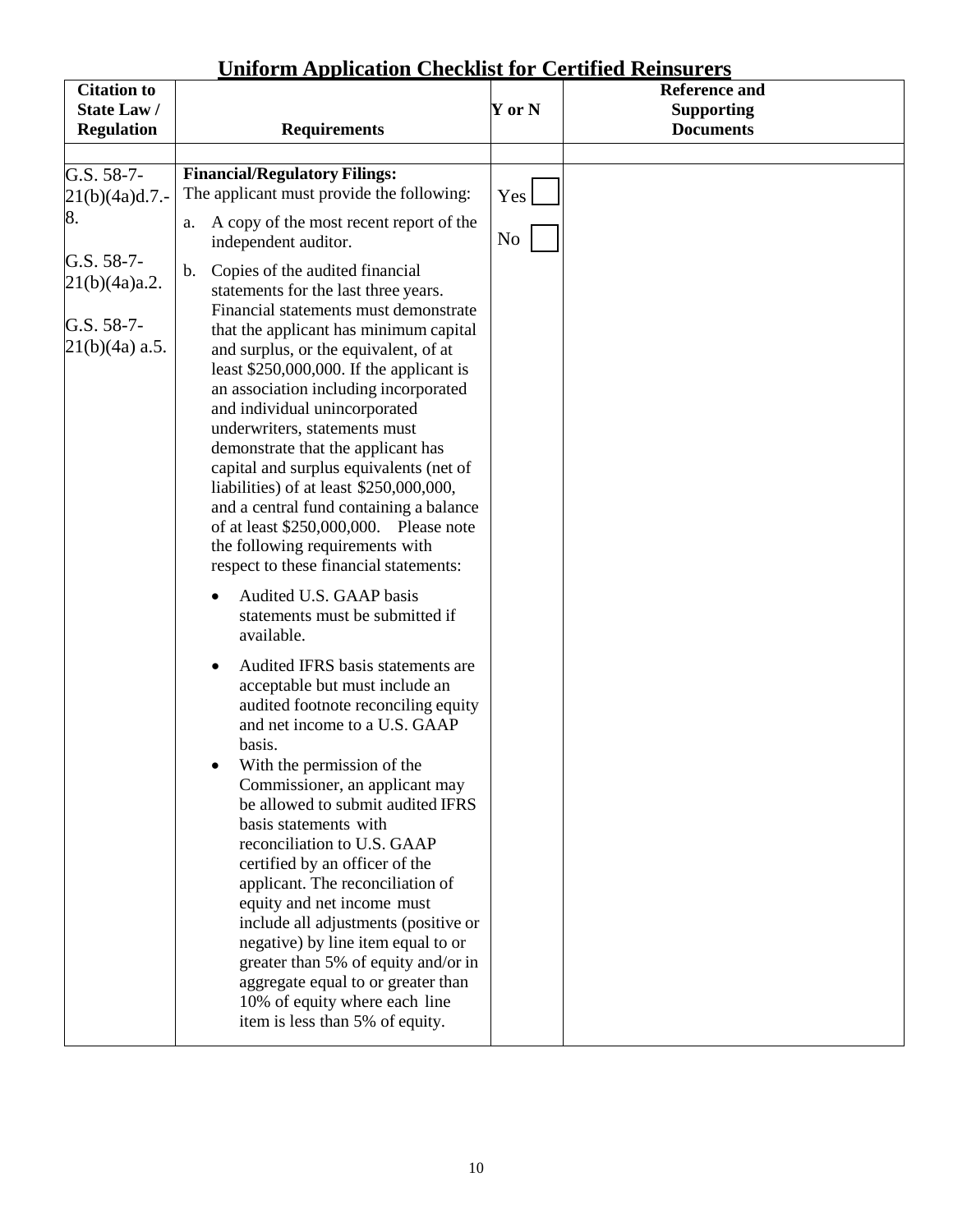|                              | онногии друшаатын сиссмиястог сегинеси                                                                                                                                                                                                                                                                                                                                                                                                                                                                                                                                                                    |                       |  |
|------------------------------|-----------------------------------------------------------------------------------------------------------------------------------------------------------------------------------------------------------------------------------------------------------------------------------------------------------------------------------------------------------------------------------------------------------------------------------------------------------------------------------------------------------------------------------------------------------------------------------------------------------|-----------------------|--|
|                              | • Upon the initial certification, the<br>Commissioner may consider<br>audited financial statements for<br>the last three years as filed with<br>the applicant's non-U.S.<br>jurisdiction supervisor. If the<br>Commissioner accepts such<br>statements in the initial filing, the<br>applicant must acknowledge and<br>commit that future financial<br>statement filings will include the<br>appropriate reconciliation to a<br>U.S. GAAP basis, as indicated<br>above.<br>A copy of the Actuarial Opinion and<br>c.<br>other regulatory filings, as filed with<br>the applicant's domiciliary supervisor |                       |  |
|                              |                                                                                                                                                                                                                                                                                                                                                                                                                                                                                                                                                                                                           |                       |  |
| G.S. 58-7-<br>21(b)(4a)d.10. | <b>Solvent Schemes of Arrangement:</b><br>The applicant must provide:<br>A description of any past, present or<br>a.<br>proposed future participation in any<br>solvent scheme of arrangement, or<br>similar procedure, involving U.S.<br>ceding insurers.<br>A statement that the applicant<br>b.<br>commits to notify the<br>Commissioner of any future<br>proposed participation in any<br>solvent scheme of arrangement, or<br>similar procedure, as soon as<br>practicable.                                                                                                                          | Yes<br>No             |  |
|                              |                                                                                                                                                                                                                                                                                                                                                                                                                                                                                                                                                                                                           |                       |  |
| G.S. 58-7-<br>21(b)(4a)a.4   | Form CR-1 (For Initial and Renewal<br><b>Applications</b> ):<br>The applicant must provide South<br>Carolina Form CR-1, which must be<br>properly executed by an officer authorized<br>to bind the applicant to the commitments<br>set forth in the form.                                                                                                                                                                                                                                                                                                                                                 | Yes<br>N <sub>o</sub> |  |